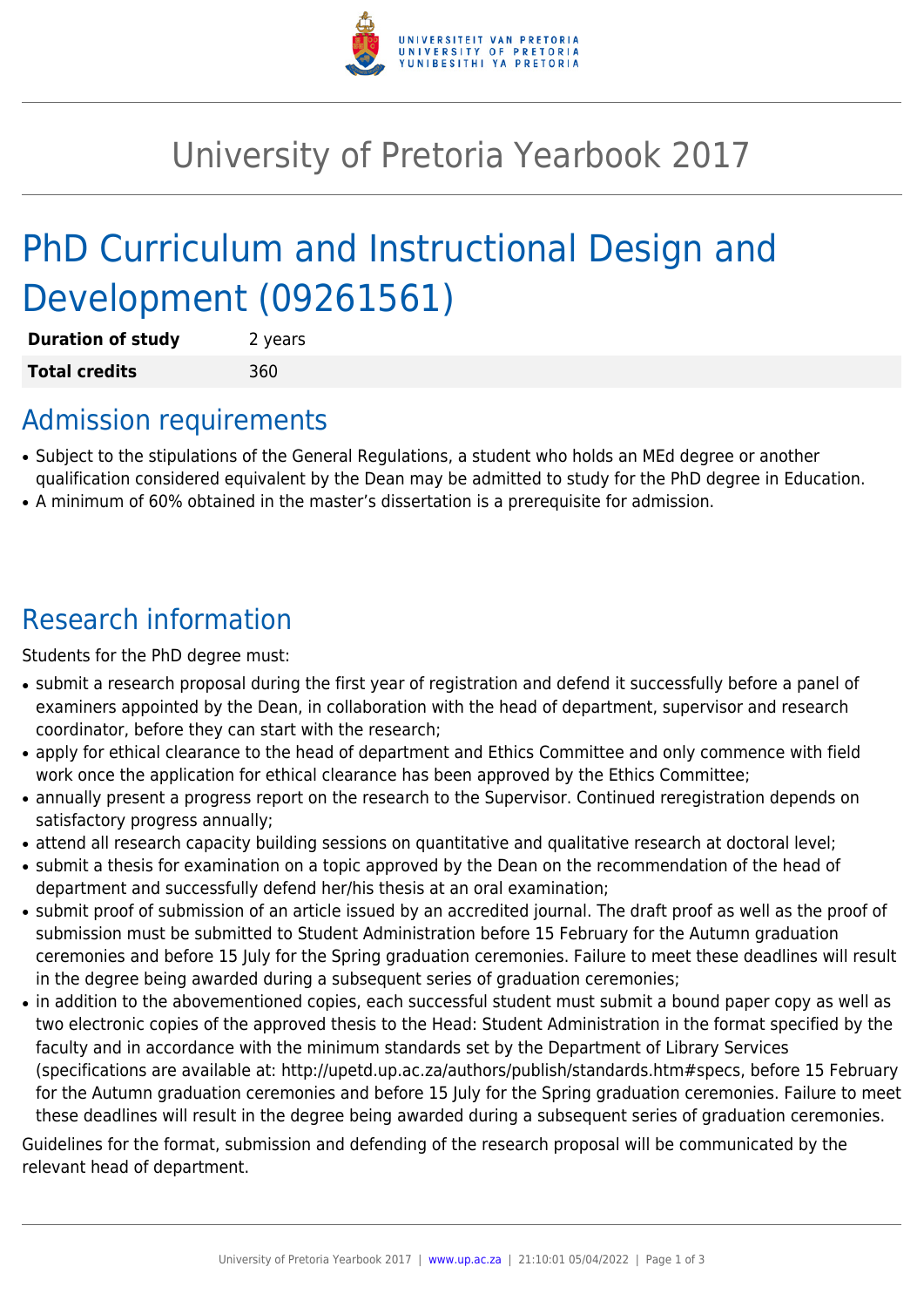

## Curriculum: Year 1

**Minimum credits: 360**

#### **Core modules**

**Thesis: Curriculum and instructional design and development 990 (CDV 990)**

| <b>Module credits</b>         | 360.00                                     |
|-------------------------------|--------------------------------------------|
| <b>Prerequisites</b>          | No prerequisites.                          |
| Language of tuition           | Separate classes for Afrikaans and English |
| <b>Academic organisation</b>  | Humanities Education                       |
| <b>Period of presentation</b> | Year                                       |